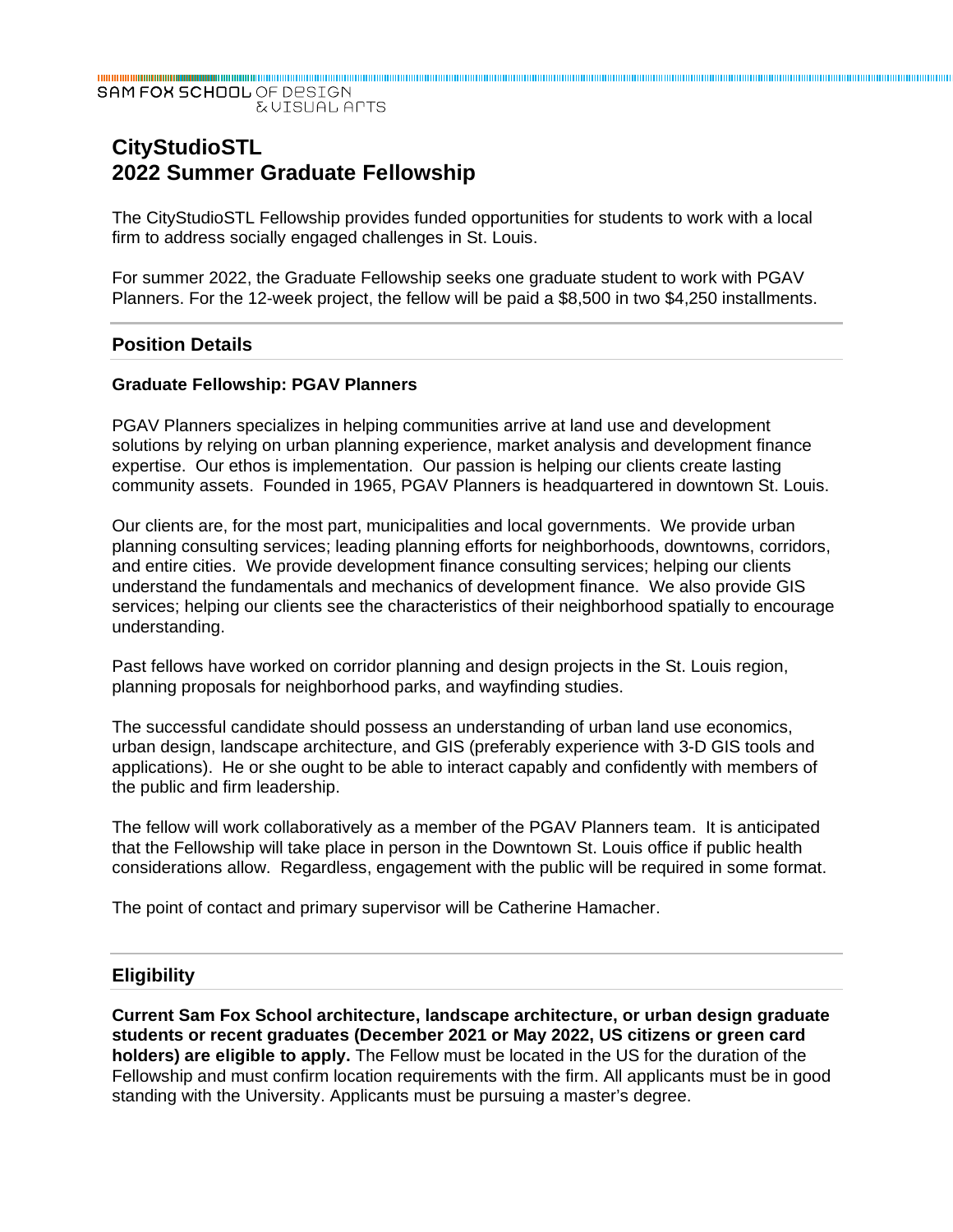Applicants should have an understanding of urban land use economics, urban design, and landscape architecture. Applicants should be able to interact capably and confidently with members of the public and firm leadership. Experience with Adobe Suite and GIS tools encouraged.

## **Timeline**

February 28, 5p — Applications due June 6\* — Fellowship begins Late June — Midpoint check-in Mid July — Final check-in August 12\* — Fellowship ends September — Concluding event or feedback provided

\*Dates may vary and are established between the firm and fellow

## **Program Expectations**

Interview applicants will be expected to:

- ‐ **Coordinate and schedule** an interview with the firm
- ‐ **Respond in a timely manner** to communications to and from the firm
- ‐ **Disclose other possible conflicting summer opportunities**

Fellowship recipients will be expected to:

- ‐ Complete a 12-week civic or social change project in St. Louis at the host firm, working actively with firm staff to complete assigned project(s).
- ‐ Work average 40 hours/week in the host firm office.
- ‐ Participate in host firm social and professional development activities.
- ‐ Attend at most 3 lunches/meetings with Office for Socially Engaged Practice representatives during the summer to discuss experiences and opportunities.
	- ‐ Share Fellowship experiences with other students in fall 2022 and spring 2023.
- ‐ Provide feedback on the Fellowship program.

## **Payment Information**

The CityStudioSTL Graduate Fellow will receive two \$4,250 stipends for the completion of their project work, totaling \$8,500. The first stipend will be available in May, and the second will be available in early July, pending successful participation in the program to that point. To receive these payments, the recipient may need to submit materials to the Sam Fox School Business Office.

Payments provided for the purpose of assisting the recipient in the pursuit of study or research may be treated for tax purposes as a grant. If the recipient is a US citizen or considered a resident alien for US tax purposes, then the transaction is taxable and reportable in the US and will be reported on a stipend letter.

If the recipient is to a nonresident alien for tax purposes for activities in the US, then the transaction is subject to withholding and is reported on Form 1042-S. The withholding amount